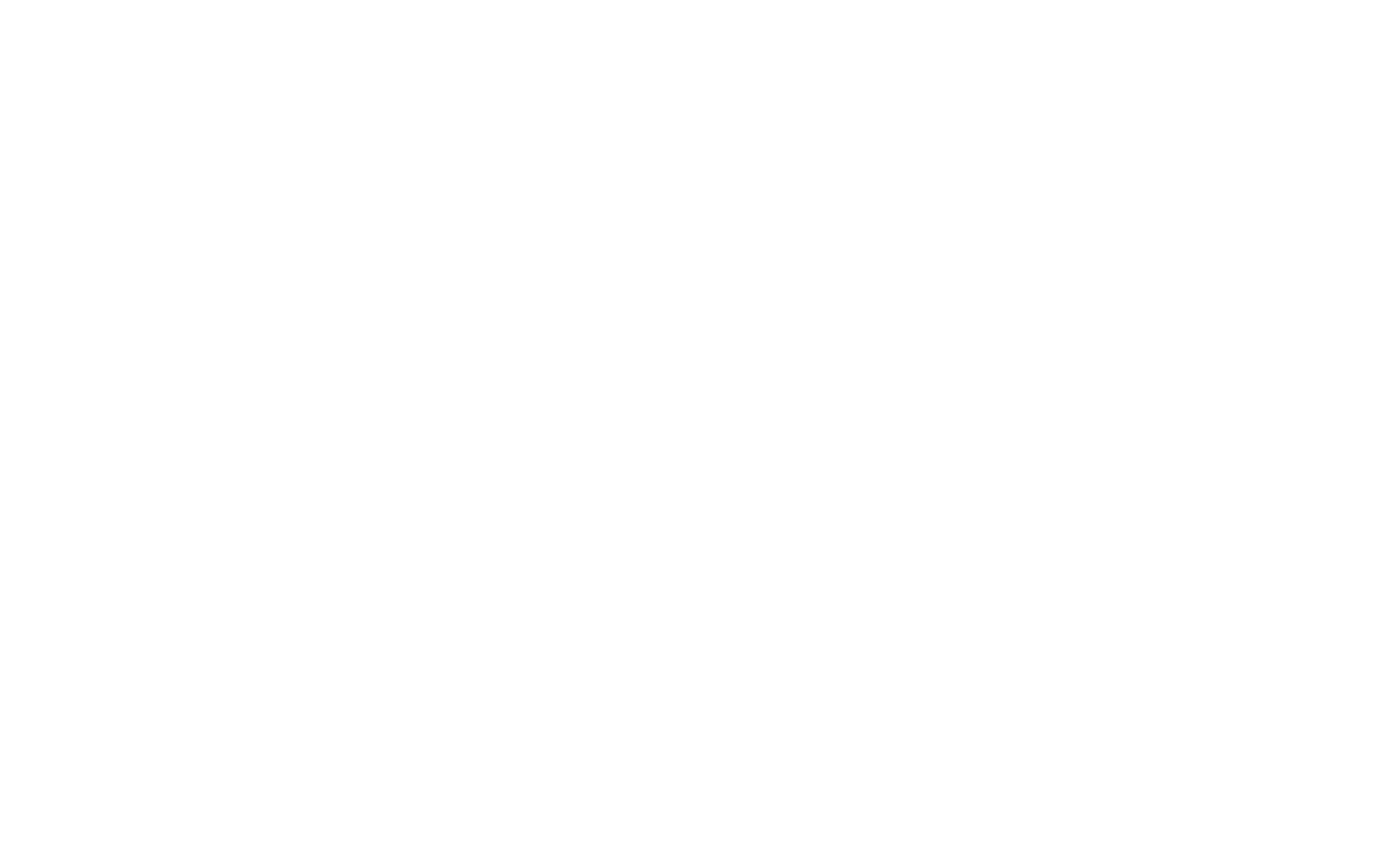| STATE OF NEW YORK<br>- Herkimer<br>COUNTY<br>SCHOOL<br>- Cherry Valley<br>TOWN<br>- Warren<br>$-215200$<br>SWIS | 2 0 1 5                                                                                                                                          | SCHOOL<br>OWNERS NAME SEOUENCE | TAX ROLL<br>TAXABLE SECTION OF THE ROLL - 1<br>UNIFORM PERCENT OF VALUE IS 065.00 | VALUATION DATE-JUL 01, 2014<br>TAXABLE STATUS DATE-MAR 01, 2015 | PAGE                             |
|-----------------------------------------------------------------------------------------------------------------|--------------------------------------------------------------------------------------------------------------------------------------------------|--------------------------------|-----------------------------------------------------------------------------------|-----------------------------------------------------------------|----------------------------------|
| TAX MAP PARCEL NUMBER<br>CURRENT OWNERS NAME<br>CURRENT OWNERS ADDRESS<br>*******************************       | PROPERTY LOCATION & CLASS ASSESSMENT<br>SCHOOL DISTRICT<br>PARCEL SIZE/GRID COORD                                                                | LAND<br>TOTAL                  | TAX DESCRIPTION<br>SPECIAL DISTRICTS                                              | TAXABLE VALUE                                                   | TAX AMOUNT                       |
|                                                                                                                 | Hoke Rd                                                                                                                                          |                                |                                                                                   | ACCT 190006930                                                  | BILL 1                           |
| 144.2-1-16<br>Mizerak Revocable Trust<br>128 Co Hwy 53<br>Richfield Springs, NY 13439                           | 105 Vac farmland<br>Cherry Valley 362401<br>Farm Land<br>ACRES 56.30<br>EAST-0385888 NRTH-1457826<br>DEED BOOK 903<br>PG-96<br>FULL MARKET VALUE | 25,100<br>25,100<br>38,615     | School Tax                                                                        | 25,100                                                          | 455.40                           |
|                                                                                                                 |                                                                                                                                                  |                                | TOTAL TAX ---                                                                     | DATE #1<br>AMT DUE                                              | $455.40**$<br>10/02/15<br>455.40 |
|                                                                                                                 |                                                                                                                                                  |                                |                                                                                   |                                                                 |                                  |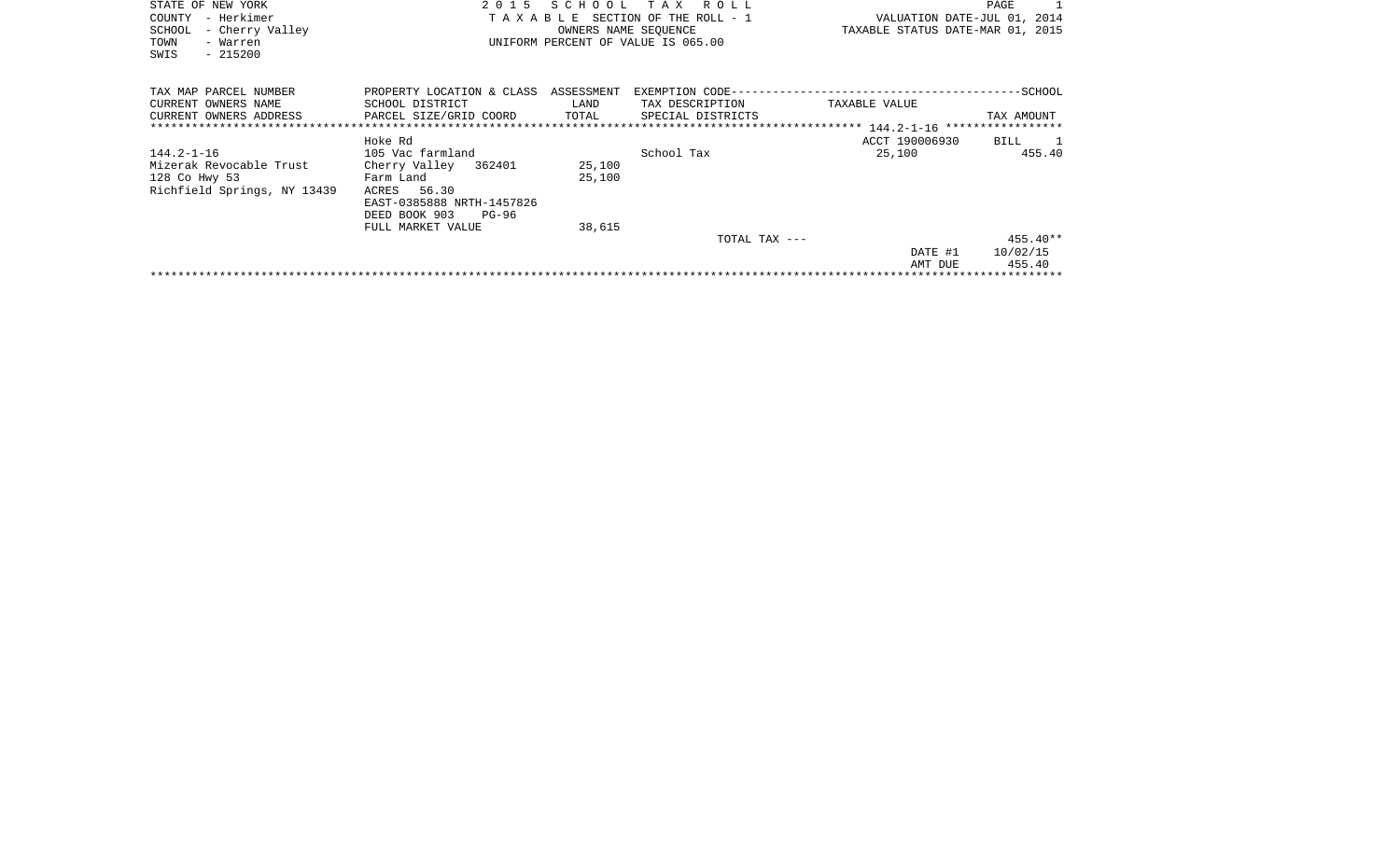| STATE OF NEW YORK      | 2015 SCHOOL TAX ROLL               | PAGE                             |
|------------------------|------------------------------------|----------------------------------|
| COUNTY - Herkimer      | TAXABLE SECTION OF THE ROLL - 1    | VALUATION DATE-JUL 01, 2014      |
| SCHOOL - Cherry Valley |                                    | TAXABLE STATUS DATE-MAR 01, 2015 |
| TOWN<br>- Warren       | UNIFORM PERCENT OF VALUE IS 065.00 | RPS155/V04/L015                  |
| - 215200<br>SWIS       |                                    | CURRENT DATE 9/03/2015           |
|                        |                                    |                                  |
|                        | ROLL SUB SECTION- -TOTALS          |                                  |

|      |      | .<br>TUTAL         | <b>AYTRNCT</b> |          | ▵ | TXEMPT |               | $\cdot$ $\mathbf{A}$ $^{\circ}$<br>---- |
|------|------|--------------------|----------------|----------|---|--------|---------------|-----------------------------------------|
| CODE | IAMF | $\sqrt{1}$<br>DAW' | TVDF<br>.      | $\cdots$ |   | DUN    | - --<br>'ALUL | ---<br>. A 4                            |

## NO SPECIAL DISTRICTS AT THIS LEVEL

#### \*\*\* S C H O O L D I S T R I C T S U M M A R Y \*\*\*

| CODE   | DISTRICT NAME                    | TOTAL<br>PARCELS | ASSESSED<br>LAND | ASSESSED<br>TOTAL | EXEMPT<br>AMOUNT | TOTAL<br>TAXABLE |           |
|--------|----------------------------------|------------------|------------------|-------------------|------------------|------------------|-----------|
|        |                                  |                  |                  |                   | STAR AMOUNT      | STAR TAXABLE     | TOTAL TAX |
|        | Cherry Valley                    | $\mathbf{1}$     | 25,100           | 25,100            |                  | 25,100           |           |
| 362401 |                                  |                  |                  |                   |                  | 25,100           | 455.40    |
|        | SUB-TOTAL                        | $\mathbf{1}$     | 25,100           | 25,100            |                  | 25,100           |           |
|        | $S \cup B - T \cup T A L (CONT)$ |                  |                  |                   |                  | 25,100           | 455.40    |
|        |                                  |                  |                  |                   |                  |                  |           |
|        | TOTAL                            | $\mathbf{1}$     | 25,100           | 25,100            |                  | 25,100           |           |
|        | TO TAL (CONT)                    |                  |                  |                   |                  | 25,100           | 455.40    |

\*\*\* S Y S T E M C O D E S S U M M A R Y \*\*\*

#### NO SYSTEM EXEMPTIONS AT THIS LEVEL

\*\*\* E X E M P T I O N S U M M A R Y \*\*\*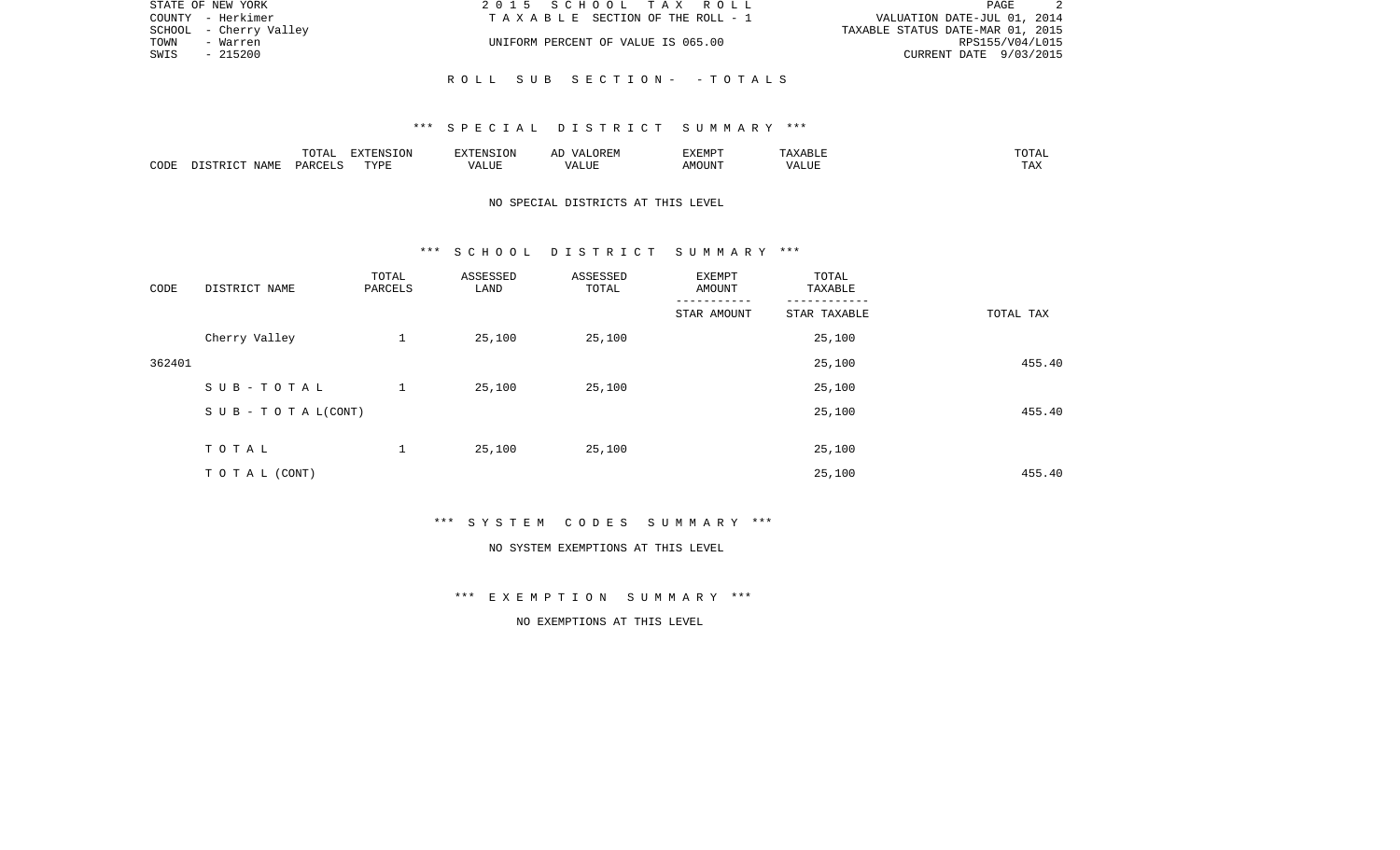| STATE OF NEW YORK      | 2015 SCHOOL TAX ROLL               | PAGE                             |
|------------------------|------------------------------------|----------------------------------|
| COUNTY - Herkimer      | TAXABLE SECTION OF THE ROLL - 1    | VALUATION DATE-JUL 01, 2014      |
| SCHOOL - Cherry Valley |                                    | TAXABLE STATUS DATE-MAR 01, 2015 |
| TOWN<br>- Warren       | UNIFORM PERCENT OF VALUE IS 065.00 | RPS155/V04/L015                  |
| SWIS<br>- 215200       |                                    | CURRENT DATE 9/03/2015           |
|                        |                                    |                                  |

R O L L S U B S E C T I O N - - T O T A L S

| ROLL<br><b>SEC</b> | DESCRIPTION                | TOTAL<br>PARCELS | ASSESSED<br>LAND | ASSESSED<br>TOTAL | <b>EXEMPT</b><br>AMOUNT | TOTAL<br>TAXABLE | TOTAL<br>TAX |
|--------------------|----------------------------|------------------|------------------|-------------------|-------------------------|------------------|--------------|
|                    |                            |                  |                  |                   | STAR AMOUNT             | STAR TAXABLE     |              |
|                    | School Tax                 |                  | 25,100           | 25,100            |                         | 25,100<br>25,100 | 455.40       |
|                    | SPEC DIST TAXES<br>TAXABLE |                  |                  |                   |                         |                  | 455.40       |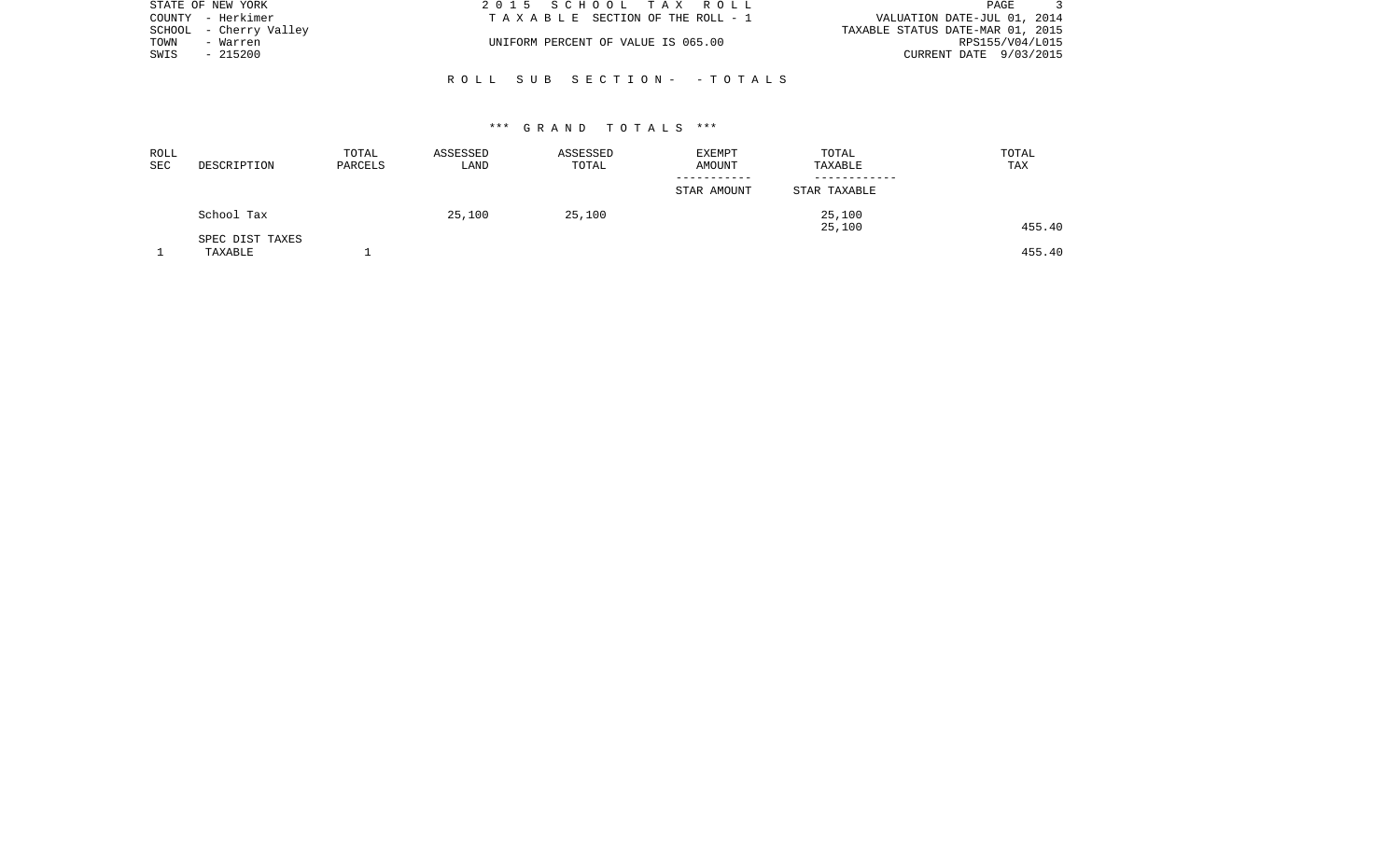| STATE OF NEW YORK      | 2015 SCHOOL TAX ROLL               | PAGE                             |  |
|------------------------|------------------------------------|----------------------------------|--|
| COUNTY - Herkimer      | TAXABLE SECTION OF THE ROLL - 1    | VALUATION DATE-JUL 01, 2014      |  |
| SCHOOL - Cherry Valley |                                    | TAXABLE STATUS DATE-MAR 01, 2015 |  |
| TOWN<br>- Warren       | UNIFORM PERCENT OF VALUE IS 065.00 | RPS155/V04/L015                  |  |
| SWIS<br>$-215200$      |                                    | CURRENT DATE 9/03/2015           |  |
|                        |                                    |                                  |  |

R O L L S E C T I O N T O T A L S

|      |      | .<br>$^{\prime}$<br>. U I A | סוותחצת<br>'ON   |       | 7REM              | F.XFMP'<br>تلخكت | .                   |                     |
|------|------|-----------------------------|------------------|-------|-------------------|------------------|---------------------|---------------------|
| CODE | IAME | DARCELS                     | <b>TRIA</b><br>. | VALUE | LUE<br>$\sqrt{ }$ | MOUN'            | 77T<br>ALU <i>r</i> | <b>TRV</b><br>⊥ டு∡ |

## NO SPECIAL DISTRICTS AT THIS LEVEL

#### \*\*\* S C H O O L D I S T R I C T S U M M A R Y \*\*\*

| CODE   | DISTRICT NAME                    | TOTAL<br>PARCELS | ASSESSED<br>LAND | ASSESSED<br>TOTAL | EXEMPT<br>AMOUNT | TOTAL<br>TAXABLE |           |
|--------|----------------------------------|------------------|------------------|-------------------|------------------|------------------|-----------|
|        |                                  |                  |                  |                   | STAR AMOUNT      | STAR TAXABLE     | TOTAL TAX |
|        | Cherry Valley                    | $\mathbf{1}$     | 25,100           | 25,100            |                  | 25,100           |           |
| 362401 |                                  |                  |                  |                   |                  | 25,100           | 455.40    |
|        | SUB-TOTAL                        | $\mathbf{1}$     | 25,100           | 25,100            |                  | 25,100           |           |
|        | $S \cup B - T \cup T A L (CONT)$ |                  |                  |                   |                  | 25,100           | 455.40    |
|        |                                  |                  |                  |                   |                  |                  |           |
|        | TOTAL                            | $\mathbf{1}$     | 25,100           | 25,100            |                  | 25,100           |           |
|        | TO TAL (CONT)                    |                  |                  |                   |                  | 25,100           | 455.40    |

\*\*\* S Y S T E M C O D E S S U M M A R Y \*\*\*

#### NO SYSTEM EXEMPTIONS AT THIS LEVEL

\*\*\* E X E M P T I O N S U M M A R Y \*\*\*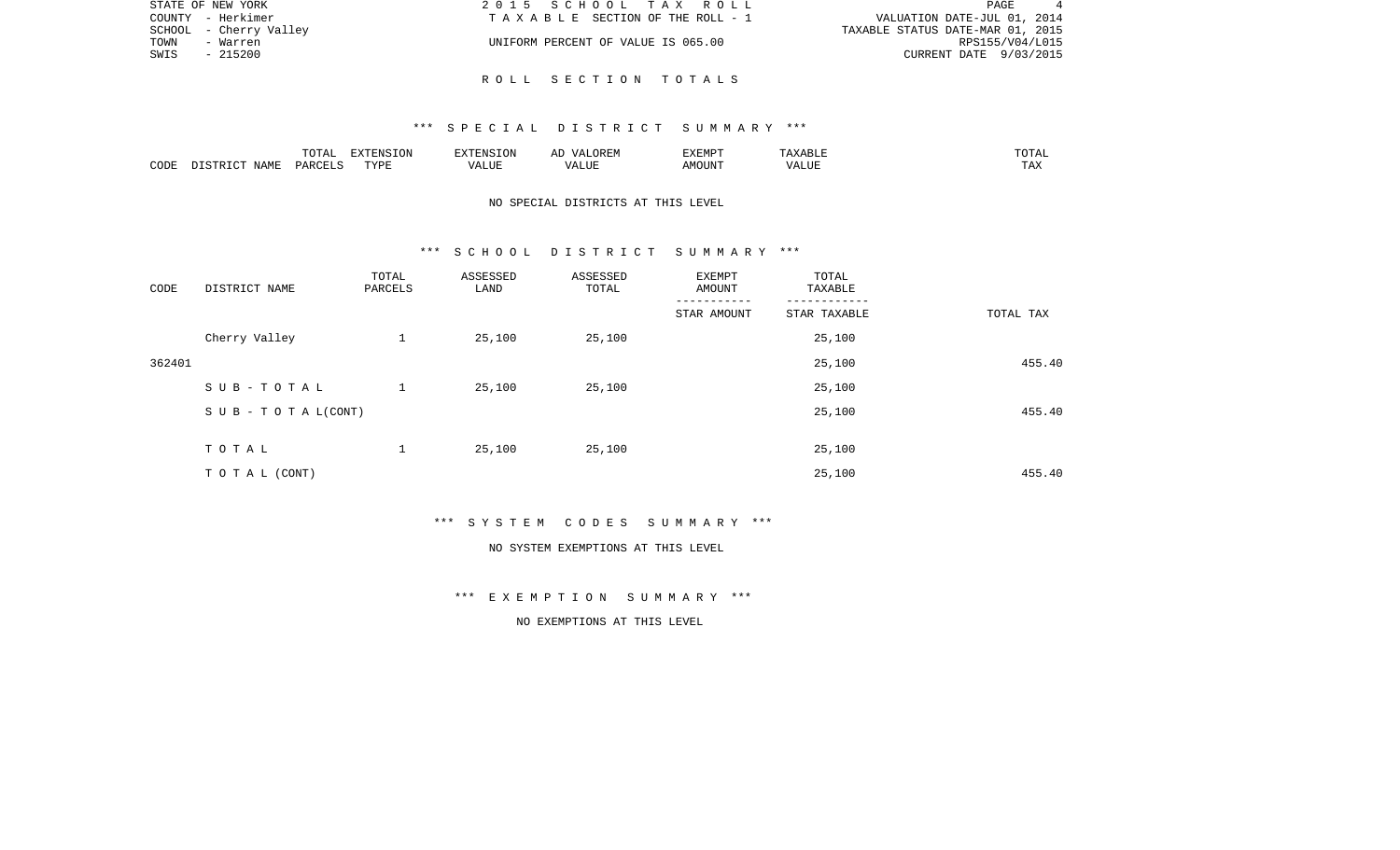| STATE OF NEW YORK      | 2015 SCHOOL TAX ROLL               | PAGE                             |
|------------------------|------------------------------------|----------------------------------|
| COUNTY - Herkimer      | TAXABLE SECTION OF THE ROLL - 1    | VALUATION DATE-JUL 01, 2014      |
| SCHOOL - Cherry Valley |                                    | TAXABLE STATUS DATE-MAR 01, 2015 |
| TOWN<br>- Warren       | UNIFORM PERCENT OF VALUE IS 065.00 | RPS155/V04/L015                  |
| SWIS<br>$-215200$      |                                    | CURRENT DATE 9/03/2015           |
|                        |                                    |                                  |

R O L L S E C T I O N T O T A L S

| ROLL<br><b>SEC</b> | DESCRIPTION                | TOTAL<br>PARCELS | ASSESSED<br>LAND | ASSESSED<br>TOTAL | EXEMPT<br>AMOUNT | TOTAL<br>TAXABLE | TOTAL<br>TAX |
|--------------------|----------------------------|------------------|------------------|-------------------|------------------|------------------|--------------|
|                    |                            |                  |                  |                   | STAR AMOUNT      | STAR TAXABLE     |              |
|                    | School Tax                 |                  | 25,100           | 25,100            |                  | 25,100<br>25,100 | 455.40       |
|                    | SPEC DIST TAXES<br>TAXABLE |                  |                  |                   |                  |                  | 455.40       |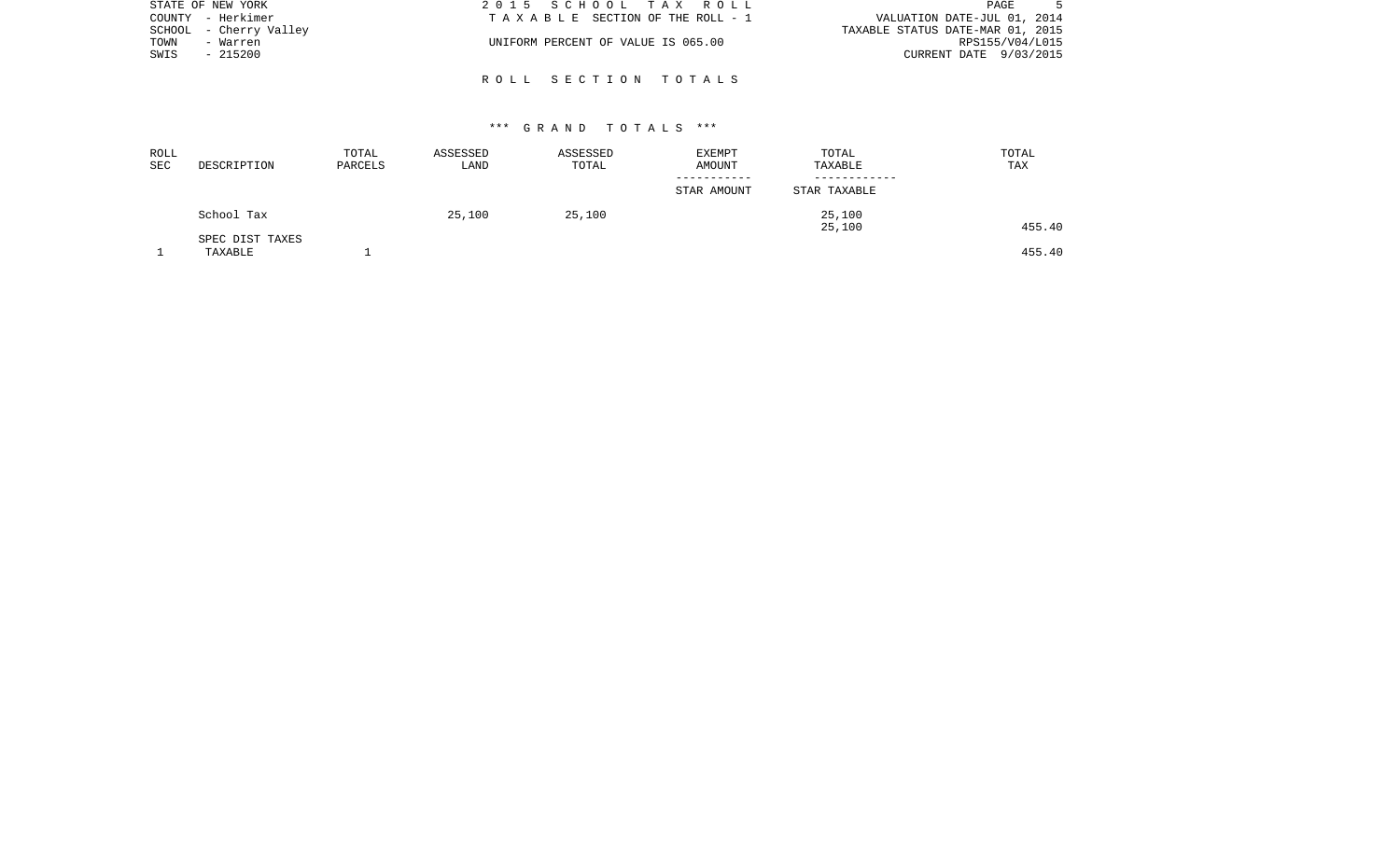| STATE OF NEW YORK<br>- Herkimer<br>COUNTY<br>SCHOOL<br>- Cherry Valley<br>TOWN<br>- Warren<br>$-215200$<br>SWIS | 2 0 1 5                                                                                                                                          |                      | SCHOOL TAX ROLL<br>UTILITY & R.R. SECTION OF THE ROLL - 6<br>OWNERS NAME SEOUENCE<br>UNIFORM PERCENT OF VALUE IS 065.00 | VALUATION DATE-JUL 01, 2014<br>TAXABLE STATUS DATE-MAR 01, 2015 | - 6<br>PAGE                                |
|-----------------------------------------------------------------------------------------------------------------|--------------------------------------------------------------------------------------------------------------------------------------------------|----------------------|-------------------------------------------------------------------------------------------------------------------------|-----------------------------------------------------------------|--------------------------------------------|
| TAX MAP PARCEL NUMBER<br>CURRENT OWNERS NAME<br>CURRENT OWNERS ADDRESS                                          | PROPERTY LOCATION & CLASS ASSESSMENT<br>SCHOOL DISTRICT<br>PARCEL SIZE/GRID COORD                                                                | LAND<br>TOTAL        | TAX DESCRIPTION<br>SPECIAL DISTRICTS                                                                                    | TAXABLE VALUE                                                   | TAX AMOUNT                                 |
|                                                                                                                 |                                                                                                                                                  |                      |                                                                                                                         |                                                                 |                                            |
| 652.000-0000-631.900-1882<br>Verizon New York Inc<br>%Duff & Phelps<br>PO Box 2749<br>Addison, TX 75001         | Outside Plant<br>836 Telecom. eq.<br>Cherry Valley 362401<br>Location No 888888<br>App Factor 0000500<br>Poles Wires Cables<br>FULL MARKET VALUE | $\Omega$<br>36<br>55 | School Tax                                                                                                              | ACCT 190300060<br>36                                            | BILL<br>$\overline{\phantom{0}}^2$<br>0.65 |
|                                                                                                                 |                                                                                                                                                  |                      | TOTAL TAX ---                                                                                                           | DATE #1<br>AMT DUE                                              | $0.65**$<br>10/02/15<br>0.65               |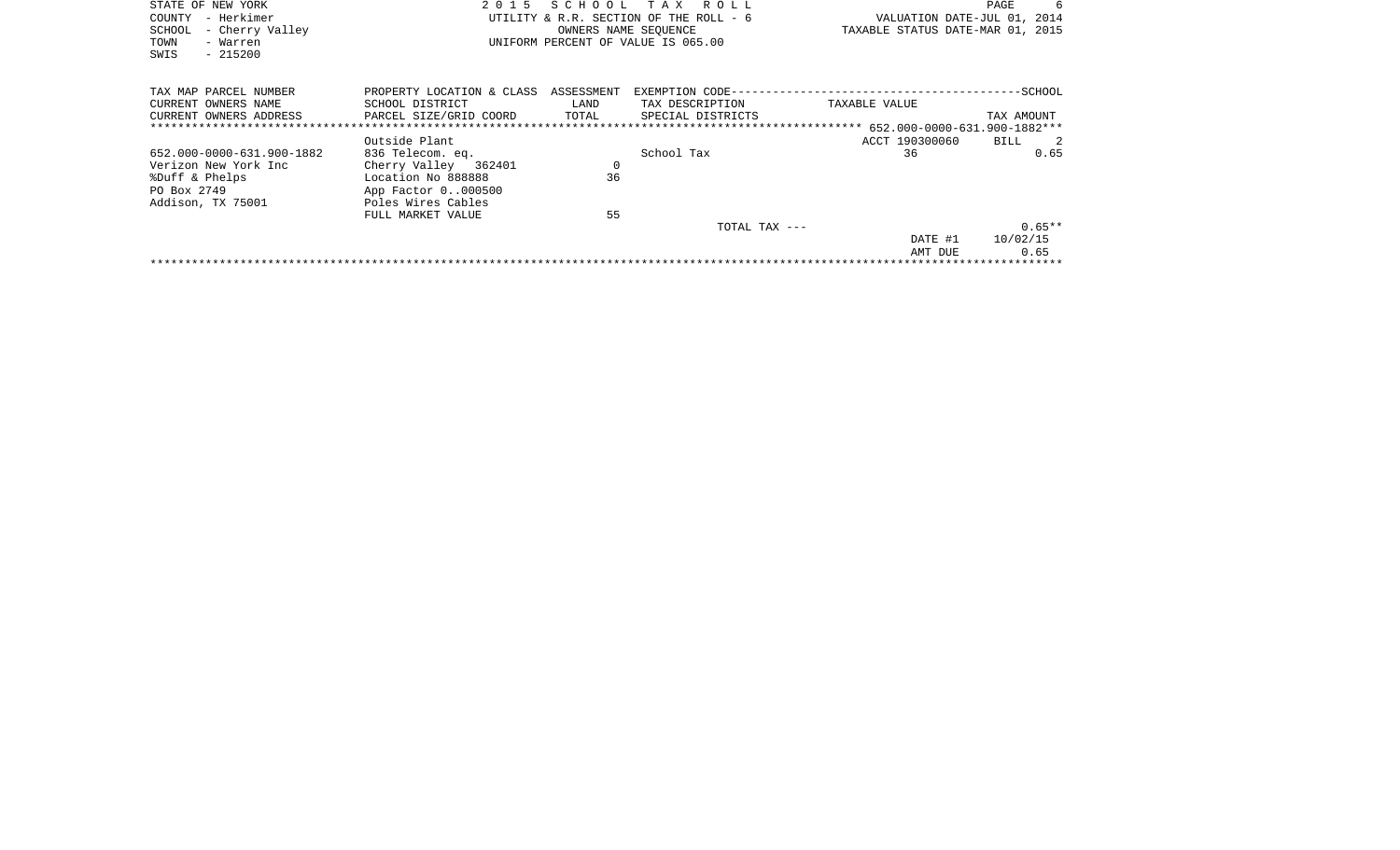| STATE OF NEW YORK      | 2015 SCHOOL TAX ROLL                   | PAGE                             |
|------------------------|----------------------------------------|----------------------------------|
| COUNTY - Herkimer      | UTILITY & R.R. SECTION OF THE ROLL - 6 | VALUATION DATE-JUL 01, 2014      |
| SCHOOL - Cherry Valley |                                        | TAXABLE STATUS DATE-MAR 01, 2015 |
| TOWN<br>- Warren       | UNIFORM PERCENT OF VALUE IS 065.00     | RPS155/V04/L015                  |
| SWIS<br>- 215200       |                                        | CURRENT DATE 9/03/2015           |
|                        |                                        |                                  |
|                        | ROLL SUB SECTION- -TOTALS              |                                  |

|      |      | <b><u>noma</u></b><br>- 777 | - \ JIN          | a' Nisi   | 17 L<br><del></del> | <b>EXEMP1</b> |                             | ◡▴▱                   |
|------|------|-----------------------------|------------------|-----------|---------------------|---------------|-----------------------------|-----------------------|
| CODE | NAME | י א ב⊂                      | <b>TVD'</b><br>. | . L I U P |                     | 5.5077377     | <br>` /  Д .<br><b>ALUF</b> | <b>TRA</b><br>- - - - |

## NO SPECIAL DISTRICTS AT THIS LEVEL

#### \*\*\* S C H O O L D I S T R I C T S U M M A R Y \*\*\*

| CODE   | DISTRICT NAME                    | TOTAL<br>PARCELS | ASSESSED<br>LAND | ASSESSED<br>TOTAL | EXEMPT<br>AMOUNT | TOTAL<br>TAXABLE |           |
|--------|----------------------------------|------------------|------------------|-------------------|------------------|------------------|-----------|
|        |                                  |                  |                  |                   | STAR AMOUNT      | STAR TAXABLE     | TOTAL TAX |
|        | Cherry Valley                    |                  |                  | 36                |                  | 36               |           |
| 362401 |                                  |                  |                  |                   |                  | 36               | .65       |
|        | SUB-TOTAL                        |                  |                  | 36                |                  | 36               |           |
|        | $S \cup B - T \cup T A L (CONT)$ |                  |                  |                   |                  | 36               | .65       |
|        |                                  |                  |                  |                   |                  |                  |           |
|        | TOTAL                            | $\mathbf 1$      |                  | 36                |                  | 36               |           |
|        | TO TAL (CONT)                    |                  |                  |                   |                  | 36               | .65       |

\*\*\* S Y S T E M C O D E S S U M M A R Y \*\*\*

NO SYSTEM EXEMPTIONS AT THIS LEVEL

\*\*\* E X E M P T I O N S U M M A R Y \*\*\*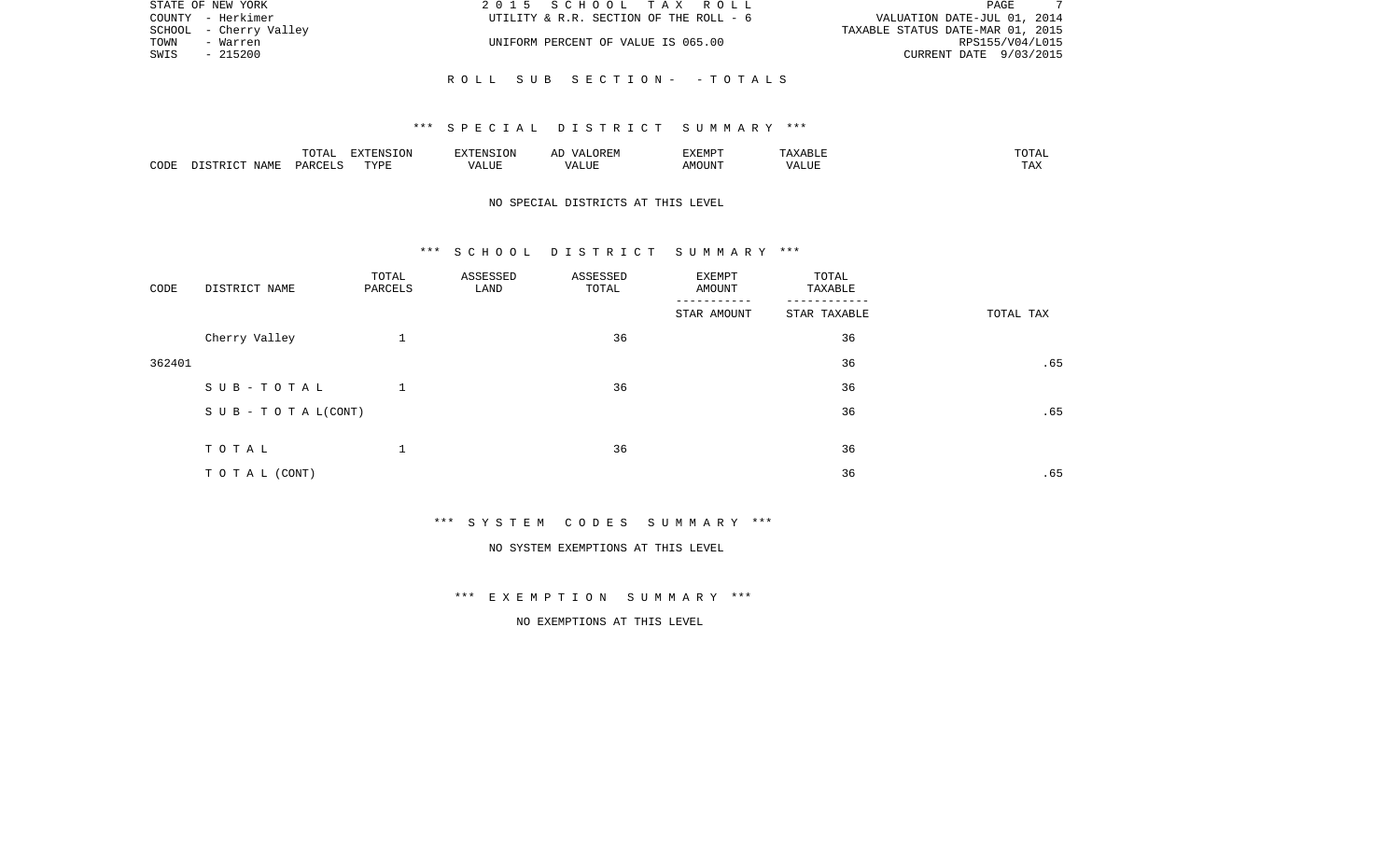| STATE OF NEW YORK      | 2015 SCHOOL TAX ROLL                   | PAGE                             |
|------------------------|----------------------------------------|----------------------------------|
| COUNTY - Herkimer      | UTILITY & R.R. SECTION OF THE ROLL - 6 | VALUATION DATE-JUL 01, 2014      |
| SCHOOL - Cherry Valley |                                        | TAXABLE STATUS DATE-MAR 01, 2015 |
| TOWN<br>- Warren       | UNIFORM PERCENT OF VALUE IS 065.00     | RPS155/V04/L015                  |
| - 215200<br>SWIS       |                                        | CURRENT DATE 9/03/2015           |
|                        |                                        |                                  |

R O L L S U B S E C T I O N - - T O T A L S

| ROLL<br>SEC | DESCRIPTION      | TOTAL<br>PARCELS | ASSESSED<br>LAND | ASSESSED<br>TOTAL | EXEMPT<br>AMOUNT | TOTAL<br>TAXABLE | TOTAL<br>TAX |
|-------------|------------------|------------------|------------------|-------------------|------------------|------------------|--------------|
|             |                  |                  |                  |                   | STAR AMOUNT      | STAR TAXABLE     |              |
|             | School Tax       |                  |                  | 36                |                  | 36<br>36         | .65          |
|             | SPEC DIST TAXES  |                  |                  |                   |                  |                  |              |
|             | UTILITIES & N.C. |                  |                  |                   |                  |                  | .65          |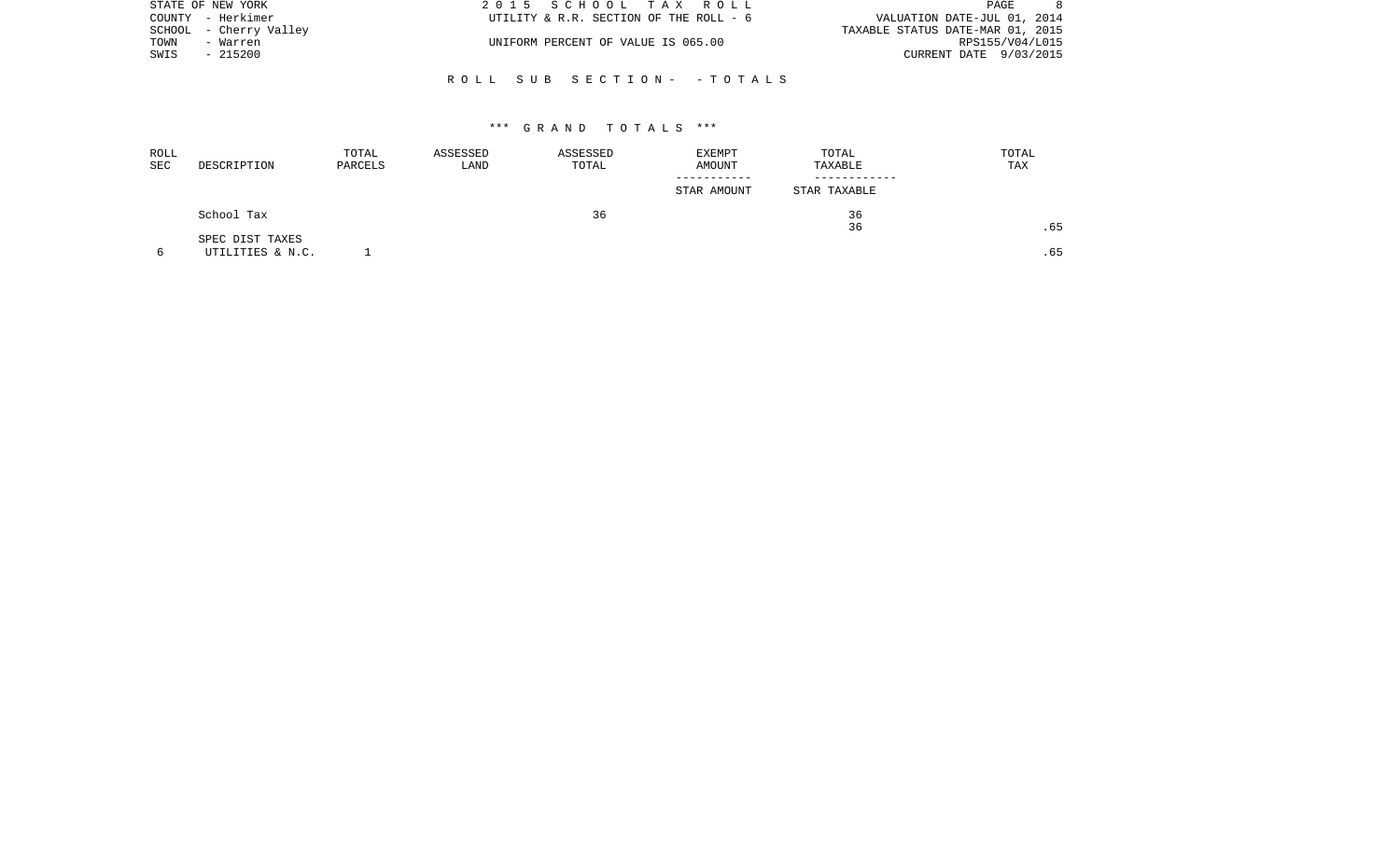| STATE OF NEW YORK      | 2015 SCHOOL TAX ROLL                   | PAGE                             |
|------------------------|----------------------------------------|----------------------------------|
| COUNTY - Herkimer      | UTILITY & R.R. SECTION OF THE ROLL - 6 | VALUATION DATE-JUL 01, 2014      |
| SCHOOL - Cherry Valley |                                        | TAXABLE STATUS DATE-MAR 01, 2015 |
| TOWN<br>- Warren       | UNIFORM PERCENT OF VALUE IS 065.00     | RPS155/V04/L015                  |
| SWIS<br>$-215200$      |                                        | CURRENT DATE 9/03/2015           |
|                        |                                        |                                  |

R O L L S E C T I O N T O T A L S

|      |      | $m \wedge m \wedge n$<br>TATAT | <b>STAZED</b> T.<br>ENSION |      | AD<br><i>. ⊔</i>      | <b>EXEMPT</b>      | <b>YABLE</b> | ۰Δ.<br>1017        |
|------|------|--------------------------------|----------------------------|------|-----------------------|--------------------|--------------|--------------------|
| CODE | NAMF | PARCELS                        | TVDF<br>.                  | ALUF | $T$ , $T$ , $T$ , $T$ | AMOUN <sup>T</sup> | VALUE        | $m \times r$<br>∸⊷ |

\*\*\* S P E C I A L D I S T R I C T S U M M A R Y \*\*\*

## NO SPECIAL DISTRICTS AT THIS LEVEL

#### \*\*\* S C H O O L D I S T R I C T S U M M A R Y \*\*\*

| CODE   | DISTRICT NAME                    | TOTAL<br>PARCELS | ASSESSED<br>LAND | ASSESSED<br>TOTAL | EXEMPT<br>AMOUNT | TOTAL<br>TAXABLE |           |
|--------|----------------------------------|------------------|------------------|-------------------|------------------|------------------|-----------|
|        |                                  |                  |                  |                   | STAR AMOUNT      | STAR TAXABLE     | TOTAL TAX |
|        | Cherry Valley                    | $\mathbf{1}$     |                  | 36                |                  | 36               |           |
| 362401 |                                  |                  |                  |                   |                  | 36               | .65       |
|        | SUB-TOTAL                        | $\mathbf{1}$     |                  | 36                |                  | 36               |           |
|        | $S \cup B - T \cup T A L (CONT)$ |                  |                  |                   |                  | 36               | .65       |
|        |                                  |                  |                  |                   |                  |                  |           |
|        | TOTAL                            | 1                |                  | 36                |                  | 36               |           |
|        | TO TAL (CONT)                    |                  |                  |                   |                  | 36               | .65       |

\*\*\* S Y S T E M C O D E S S U M M A R Y \*\*\*

NO SYSTEM EXEMPTIONS AT THIS LEVEL

\*\*\* E X E M P T I O N S U M M A R Y \*\*\*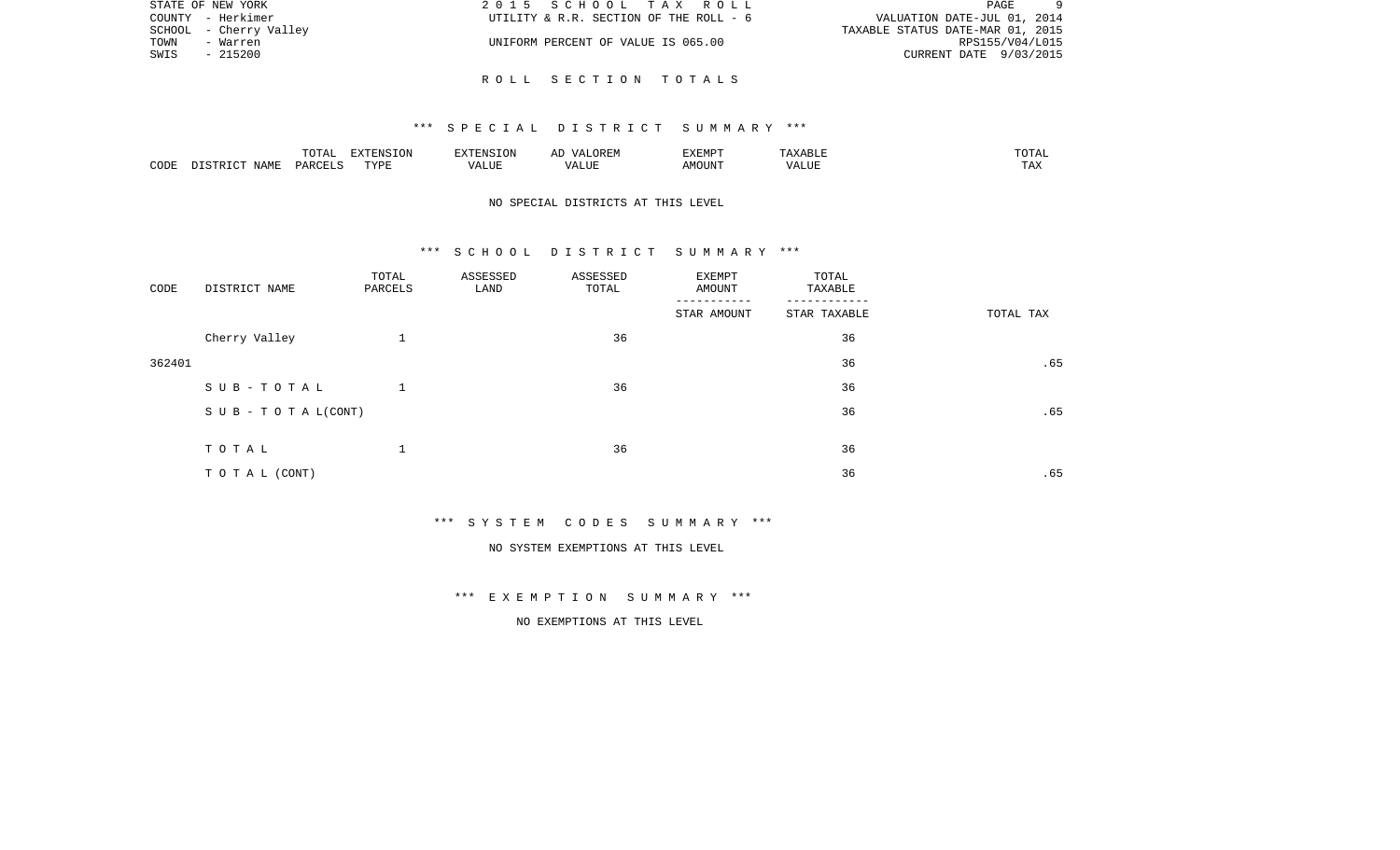| STATE OF NEW YORK      | 2015 SCHOOL TAX ROLL                   | 10<br>PAGE                       |
|------------------------|----------------------------------------|----------------------------------|
| COUNTY - Herkimer      | UTILITY & R.R. SECTION OF THE ROLL - 6 | VALUATION DATE-JUL 01, 2014      |
| SCHOOL - Cherry Valley |                                        | TAXABLE STATUS DATE-MAR 01, 2015 |
| TOWN<br>- Warren       | UNIFORM PERCENT OF VALUE IS 065.00     | RPS155/V04/L015                  |
| - 215200<br>SWIS       |                                        | CURRENT DATE 9/03/2015           |
|                        |                                        |                                  |

R O L L S E C T I O N T O T A L S

| ROLL<br>SEC | DESCRIPTION                         | TOTAL<br>PARCELS | ASSESSED<br>LAND | ASSESSED<br>TOTAL | EXEMPT<br>AMOUNT | TOTAL<br>TAXABLE | TOTAL<br>TAX |
|-------------|-------------------------------------|------------------|------------------|-------------------|------------------|------------------|--------------|
|             |                                     |                  |                  |                   | STAR AMOUNT      | STAR TAXABLE     |              |
|             | School Tax                          |                  |                  | 36                |                  | 36<br>36         | .65          |
|             | SPEC DIST TAXES<br>UTILITIES & N.C. |                  |                  |                   |                  |                  | .65          |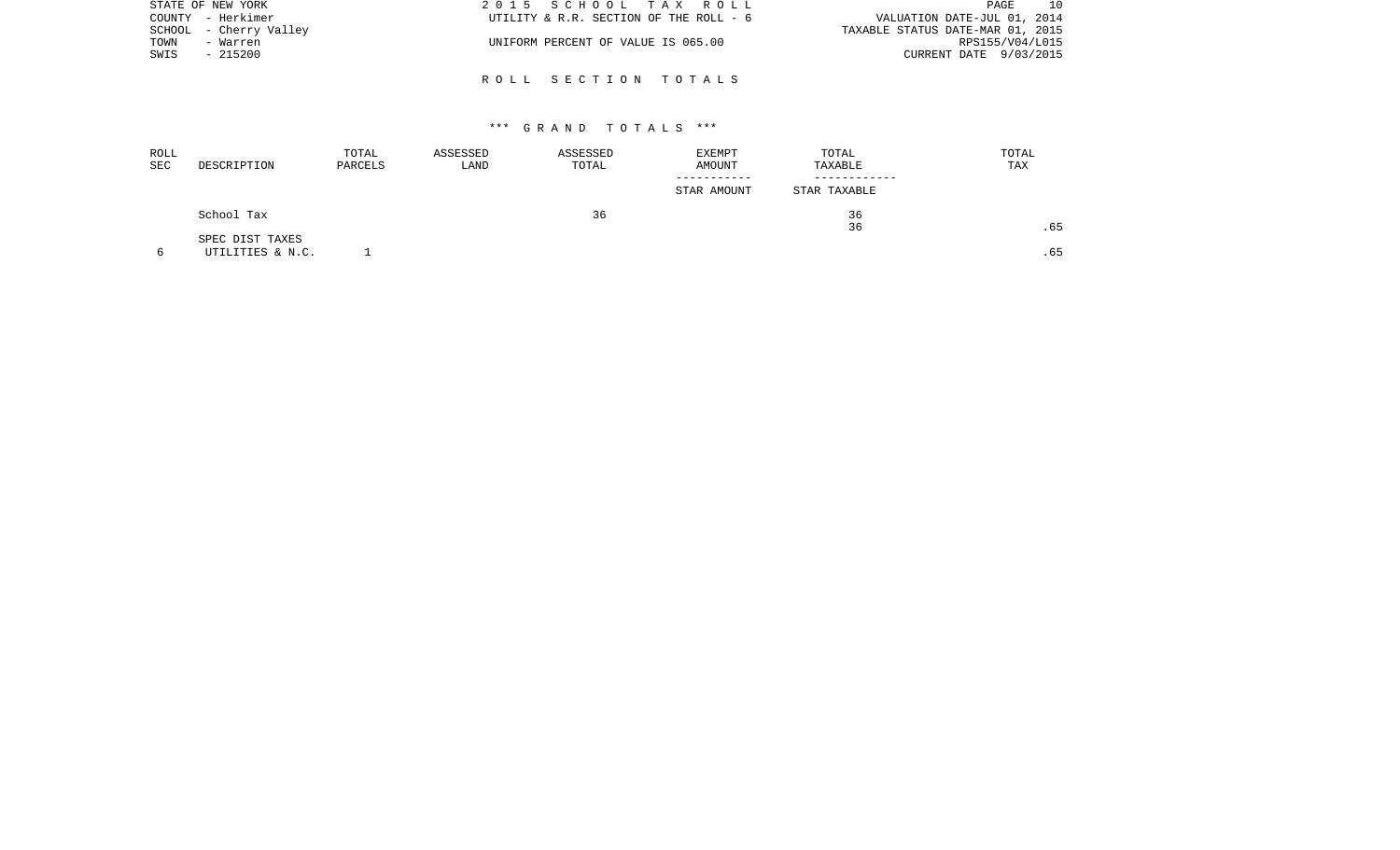|      | STATE OF NEW YORK      | 2015 SCHOOL TAX ROLL |             |  |                                  |                        | PAGE | 11 |
|------|------------------------|----------------------|-------------|--|----------------------------------|------------------------|------|----|
|      | COUNTY - Herkimer      |                      |             |  | VALUATION DATE-JUL 01, 2014      |                        |      |    |
|      | SCHOOL - Cherry Valley |                      | SWIS TOTALS |  | TAXABLE STATUS DATE-MAR 01, 2015 |                        |      |    |
| TOWN | - Warren               |                      |             |  |                                  | RPS155/V04/L015        |      |    |
| SWIS | - 215200               |                      |             |  |                                  | CURRENT DATE 9/03/2015 |      |    |
|      |                        |                      |             |  |                                  |                        |      |    |

|      |       | $n \cap m \neq n$ | <b>EXTENSION</b> | 'ENSION                     | AL.   | <b>XEMPT</b><br>. A BILLE | ⊥AA        | TOTA. |
|------|-------|-------------------|------------------|-----------------------------|-------|---------------------------|------------|-------|
| CODE | NAMF. | PARCEI            | <b>TVDF</b>      | $- - - -$<br>`/ Д<br>יש בבי | ″∪⊔د. | OUNT                      | <b>DAT</b> | TAX   |

## NO SPECIAL DISTRICTS AT THIS LEVEL

#### \*\*\* S C H O O L D I S T R I C T S U M M A R Y \*\*\*

| CODE   | DISTRICT NAME             | TOTAL<br>PARCELS | ASSESSED<br>LAND | ASSESSED<br>TOTAL | <b>EXEMPT</b><br>AMOUNT | TOTAL<br>TAXABLE |           |           |
|--------|---------------------------|------------------|------------------|-------------------|-------------------------|------------------|-----------|-----------|
|        |                           |                  |                  |                   | STAR AMOUNT             | STAR TAXABLE     | TAX RATE  | TOTAL TAX |
|        | Cherry Valley             | 2                | 25,100           | 25,136            |                         | 25,136           |           |           |
| 362401 |                           |                  |                  |                   |                         | 25,136           | 18.143300 | 456.05    |
|        | SUB-TOTAL                 | 2                | 25,100           | 25,136            |                         | 25,136           |           |           |
|        | S U B - T O T A $L(CONT)$ |                  |                  |                   |                         | 25,136           |           | 456.05    |
|        | TOTAL                     | 2                | 25,100           | 25,136            |                         | 25,136           |           |           |
|        |                           |                  |                  |                   |                         |                  |           |           |
|        | TO TAL (CONT)             |                  |                  |                   |                         | 25,136           |           | 456.05    |

#### \*\*\* S Y S T E M C O D E S S U M M A R Y \*\*\*

#### NO SYSTEM EXEMPTIONS AT THIS LEVEL

## \*\*\* E X E M P T I O N S U M M A R Y \*\*\*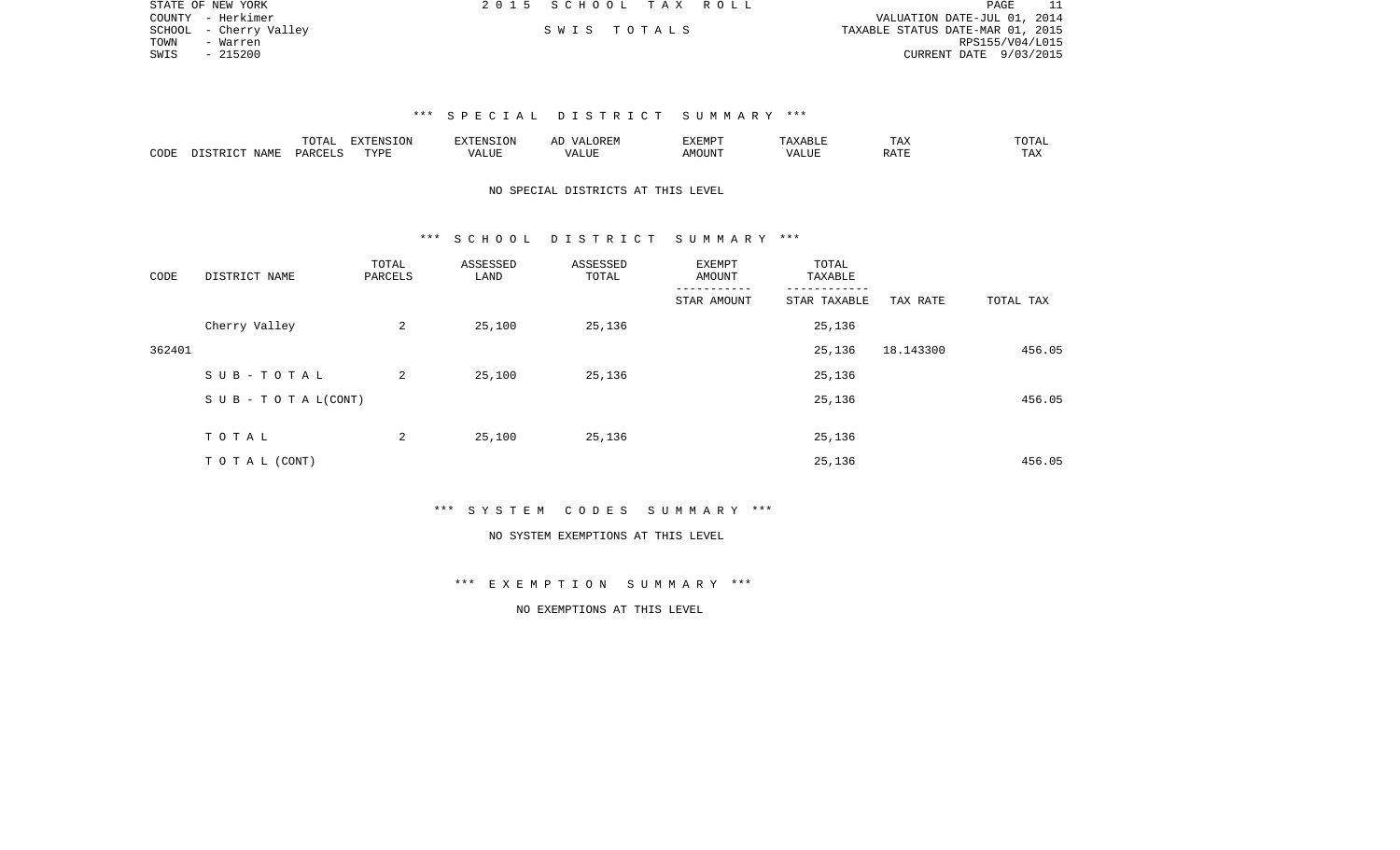|        | STATE OF NEW YORK | 2015 SCHOOL TAX ROLL |             |  | PAGE                             |
|--------|-------------------|----------------------|-------------|--|----------------------------------|
|        | COUNTY - Herkimer |                      |             |  | VALUATION DATE-JUL 01, 2014      |
| SCHOOL | - Cherry Valley   |                      | SWIS TOTALS |  | TAXABLE STATUS DATE-MAR 01, 2015 |
| TOWN   | - Warren          |                      |             |  | RPS155/V04/L015                  |
| SWIS   | $-215200$         |                      |             |  | CURRENT DATE 9/03/2015           |
|        |                   |                      |             |  |                                  |

| ROLL<br>SEC  | DESCRIPTION                         | TOTAL<br>PARCELS | ASSESSED<br>LAND | ASSESSED<br>TOTAL | <b>EXEMPT</b><br>AMOUNT | TOTAL<br>TAXABLE |             |            |
|--------------|-------------------------------------|------------------|------------------|-------------------|-------------------------|------------------|-------------|------------|
|              |                                     |                  |                  |                   | STAR AMOUNT             | STAR TAXABLE     | TAX<br>RATE |            |
|              | School Tax                          |                  | 25,100           | 25,100            |                         | 25,100<br>25,100 | 18.143300   | 455.40     |
| $\mathbf{1}$ | SPEC DIST TAXES<br>TAXABLE          |                  |                  |                   |                         |                  |             | 455.40     |
|              | School Tax                          |                  |                  | 36                |                         | 36               |             |            |
| 6            | SPEC DIST TAXES<br>UTILITIES & N.C. | $\mathbf{1}$     |                  |                   |                         | 36               | 18.143300   | .65<br>.65 |
|              | School Tax<br>SPEC DIST TAXES       |                  | 25,100           | 25,136            |                         | 25,136<br>25,136 | 18.143300   | 456.05     |
| $\ast$       | TOTAL<br>SUB                        | 2                |                  |                   |                         |                  |             | 456.05     |
|              | School Tax                          |                  | 25,100           | 25,136            |                         | 25,136<br>25,136 | 18.143300   | 456.05     |
|              | SPEC DIST TAXES                     |                  |                  |                   |                         |                  |             |            |
| $* *$        | GRAND TOTAL                         | 2                |                  |                   |                         |                  |             | 456.05     |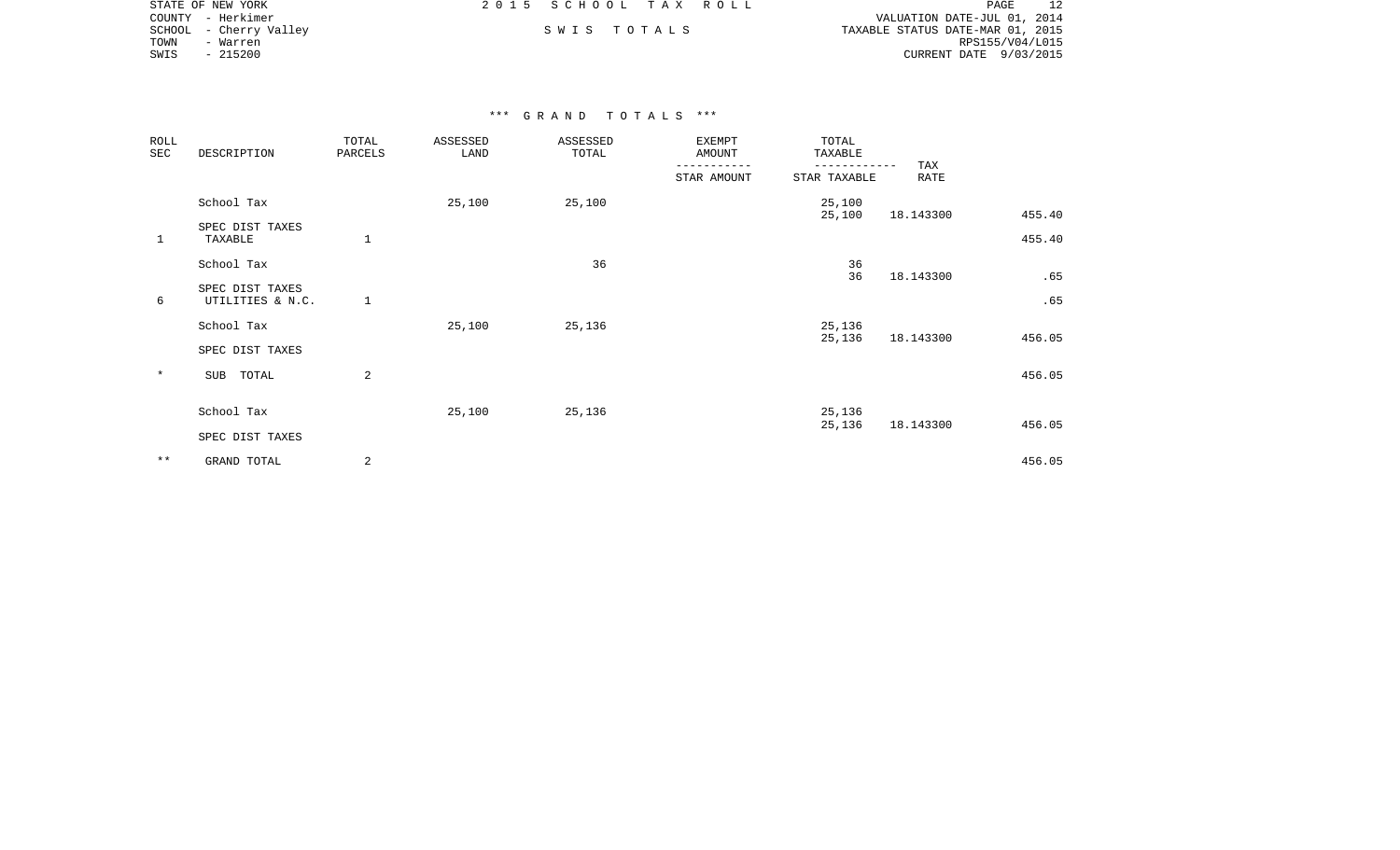VALUATION DATE-JUL 01, 2014 SCHOOL - Cherry Valley TAXABLE STATUS DATE-MAR 01, 2015 RPS155/V04/L015 CURRENT DATE 9/03/2015

## \*\*\* S P E C I A L D I S T R I C T S U M M A R Y \*\*\*

|      |                                      | mom <sub>n</sub><br>LVIAL | <b>EXTENSION</b> | $\n  75 75.7 70.7 70.77$ | ▵ | <b>EXEMPT</b> |                               | ----                   |
|------|--------------------------------------|---------------------------|------------------|--------------------------|---|---------------|-------------------------------|------------------------|
| CODE | NAME.<br>$T$ QTR $\in$<br>$T \cap T$ | PARCET 1                  | TVDL             |                          |   | AMOUNT        | <b>TRITITIO</b><br>. <i>.</i> | m <sub>n</sub><br>LT22 |

## NO SPECIAL DISTRICTS AT THIS LEVEL

#### \*\*\* S C H O O L D I S T R I C T S U M M A R Y \*\*\*

| CODE   | DISTRICT NAME                    | TOTAL<br>PARCELS | ASSESSED<br>LAND | ASSESSED<br>TOTAL | EXEMPT<br>AMOUNT | TOTAL<br>TAXABLE |          |           |
|--------|----------------------------------|------------------|------------------|-------------------|------------------|------------------|----------|-----------|
|        |                                  |                  |                  |                   | STAR AMOUNT      | STAR TAXABLE     | TAX RATE | TOTAL TAX |
|        | Cherry Valley                    | 2                | 25,100           | 25,136            |                  | 25,136           |          |           |
| 362401 |                                  |                  |                  |                   |                  | 25,136           |          | 456.05    |
|        | SUB-TOTAL                        | 2                | 25,100           | 25,136            |                  | 25,136           |          |           |
|        | $S \cup B - T \cup T A L (CONT)$ |                  |                  |                   |                  | 25,136           |          | 456.05    |
|        | TOTAL                            | 2                | 25,100           | 25,136            |                  | 25,136           |          |           |
|        |                                  |                  |                  |                   |                  |                  |          |           |
|        | TO TAL (CONT)                    |                  |                  |                   |                  | 25,136           |          | 456.05    |

\*\*\* S Y S T E M C O D E S S U M M A R Y \*\*\*

#### NO SYSTEM EXEMPTIONS AT THIS LEVEL

\*\*\* E X E M P T I O N S U M M A R Y \*\*\*